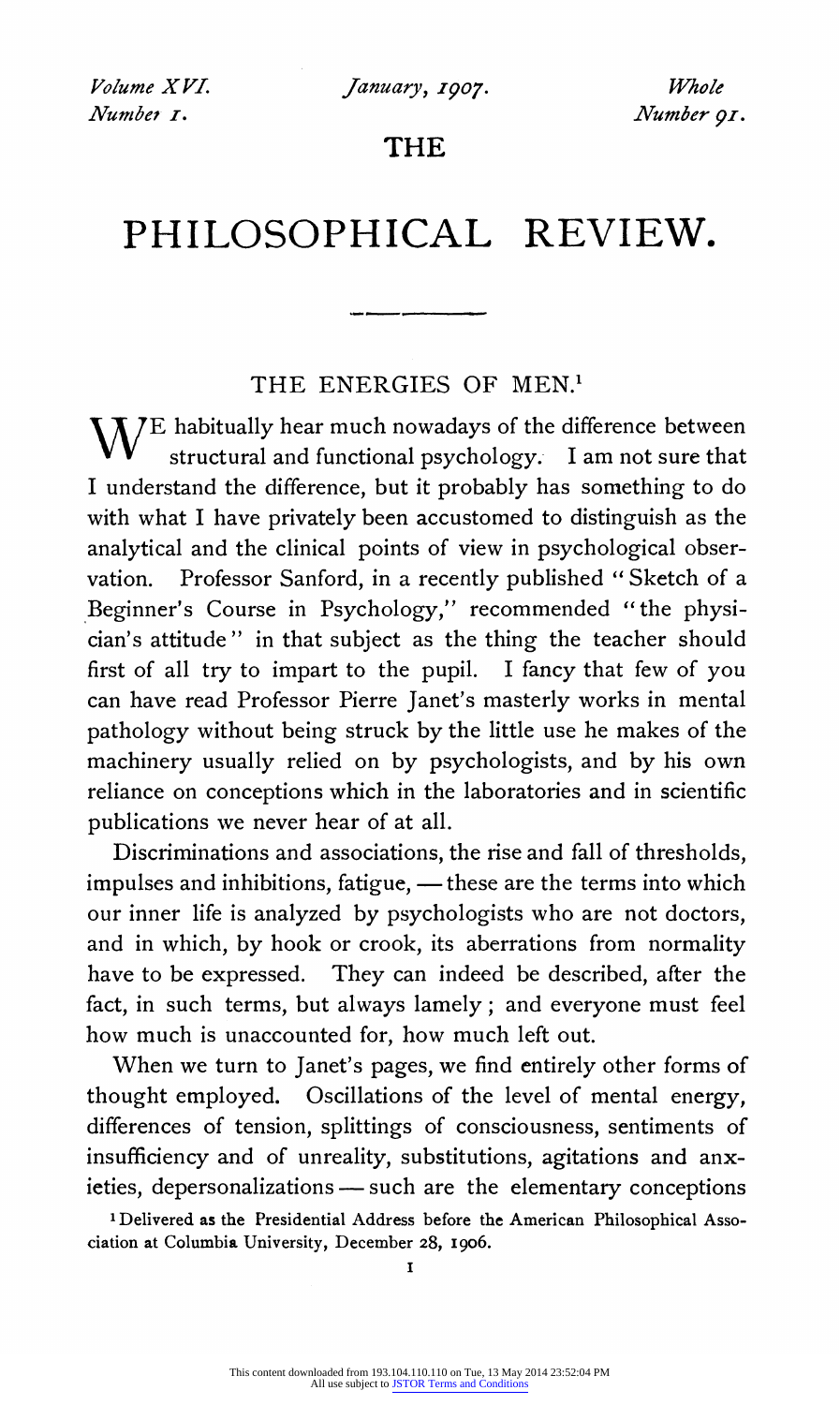**which the total view of his patient's life imposes on this clinical observer. They have little or nothing to do with the usual laboratory categories. Ask a scientific psychologist to predict what symptoms a patient must have when his ' supply of mental energy' diminishes, and he can utter only the word 'fatigue.' He could never predict such consequences as Janet subsumes**  under his one term 'psychasthenia' — the most bizarre obses**sions and agitations, the most complete distortions of the relation between the self and the world.** 

**I do not vouch for Janet's conceptions being valid, and I do not say that the two ways of looking at the mind contradict each other or are mutually incongruous; I simply say that they are incongruent. Each covers so little of our total mental life that they do not even interfere or jostle. Meanwhile the clinical conceptions, though they may be vaguer than the analytic ones, are certainly more adequate, give the concreter picture of the way the whole mind works, and are of far more urgent practical importance. So the ' physician's attitude,' the ' functional psychology,' is assuredly the thing most worthy of general study to-day.** 

**I wish to spend this hour on one conception of functional psychology, a conception never once mentioned or heard of in laboratory circles, but used perhaps more than any other by common, practical men - I mean the conception of the amount of energy available for running one's mental and moral operations by. Practically every one knows in his own person the difference between the days when the tide of this energy is high in him and those when it is low, though no one knows exactly what reality the term energy covers when used here, or what its tides, tensions, and levels are in themselves. This vagueness is probably the reason why our scientific psychologists ignore the conception altogether, It undoubtedly connects itself with the energies of the nervous system, but it presents fluctuations that cannot easily be translated into neural terms. It offers itself as the notion of a quantity, but its ebbs and floods produce extraordinary qualitative results. To have its level raised is the most imdortant thing that can happen to a man, yet in all my reading I**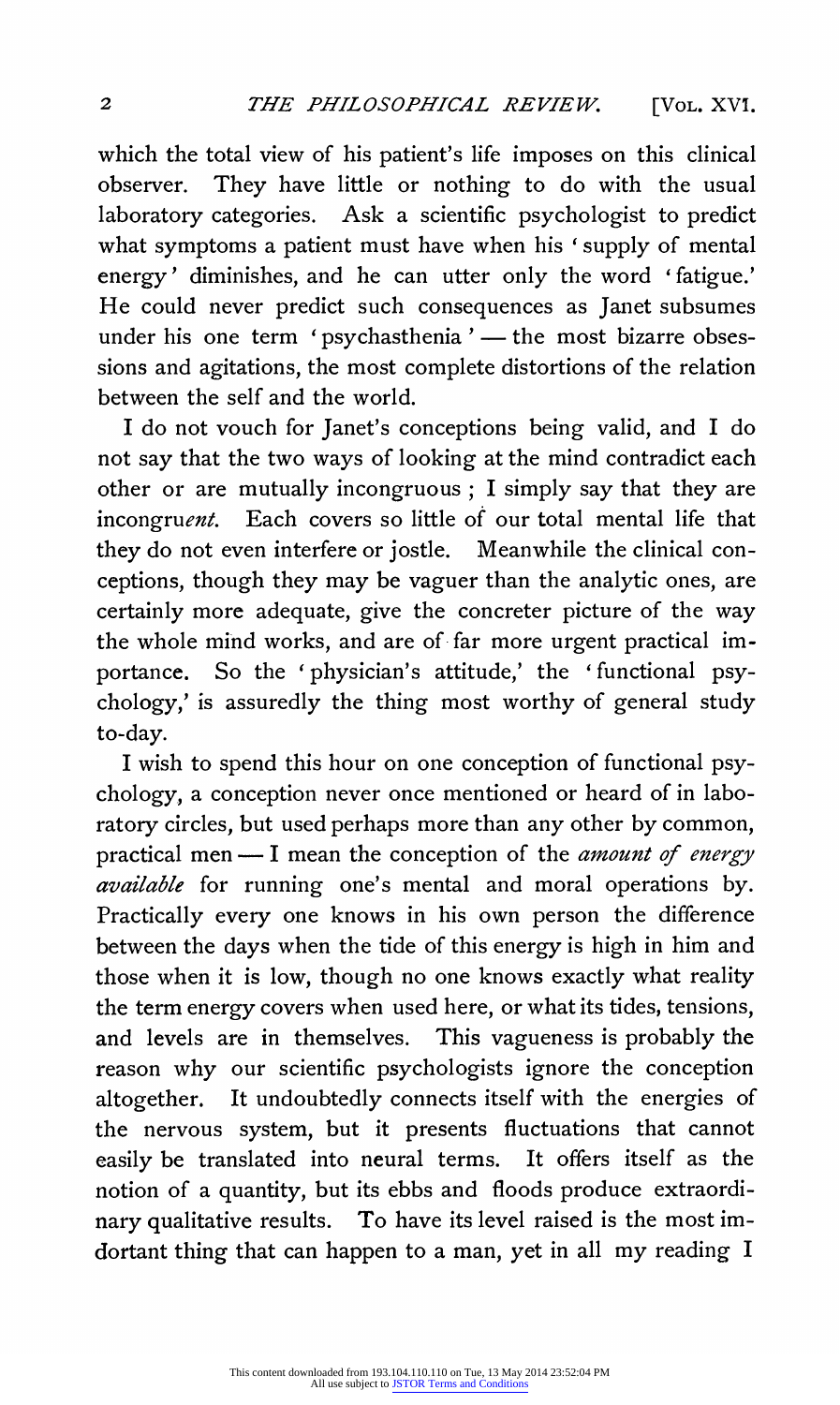**know of no single page or paragraph of a scientific psychology**  book in which it receives mention — the psychologists have left **it to be treated by the moralists and mind-curers and doctors exclusively.** 

**Every one is familiar with the phenomenon of feeling more or less alive on different days. Every one knows on any given day that there are energies slumbering in him which the incitements of that day do not call forth, but which he might display if these were greater. Most of us feel as if we lived habitually with a sort of cloud weighing on us, below our highest notch of clearness in discernment, sureness in reasoning, or firmness in deciding. Compared with what we ought to be, we are only halfawake. Our fires are damped, our drafts are checked. We are making use of only a small part of our possible mental and physical resources. In some persons this sense of being cut off from their rightful resources is extreme, and we then get the formidable neurasthenic and psychasthenic conditions, with life grown into one tissue of impossibilities, that the medical books describe.** 

**Part of the imperfect vitality under which we labor can be explained by scientific psychology. It is the result of the inhibition exerted by one part of our ideas on other parts. Conscience makes cowards of us all. Social conventions prevent us from telling the truth after the fashion of the heroes and heroines of Bernard Shaw. Our scientific respectability keeps us from exercising the mystical portions of our nature freely. If we are doctors, our mind-cure sympathies, if we are mind-curists, our medical sympathies are tied up. We all know persons who are models of excellence, but who belong to the extreme philistine type of mind. So deadly is their intellectual respectability that we can't converse about certain subjects at all, can't let our minds play over them, can't even mention them in their presence. I have numbered among my dearest friends persons thus inhibited intellectually, with whom I would gladly have been able to talk freely about certain interests of mine, certain authors, say, as Bernard Shaw, Chesterton, Edward Carpenter, H. G. Wells, but it wouldn't**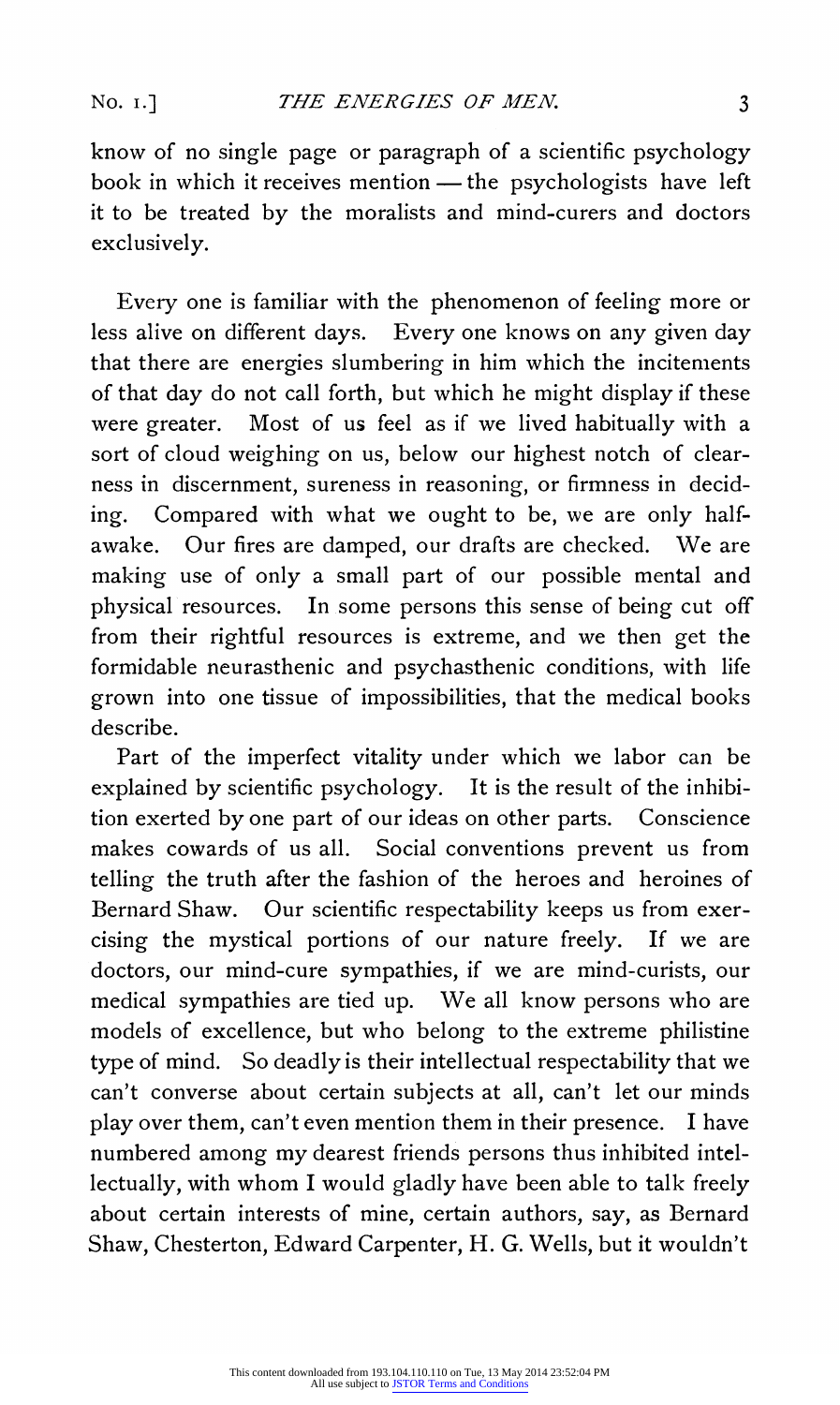**do, it made them too uncomfortable, they wouldn't play, I had to be silent. An intellect thus tied down by literality and decorum makes on one the same sort of impression that an able-bodied man would who should habituate himself to do his work with only one of his fingers, locking up the rest of his organism and leaving it unused.** 

**In few of us are functions not tied-up by the exercise of other functions. G. T. Fechner is an extraordinary exception that proves the rule. He could use his mystical faculties while being scientific. He could be both critically keen and devout. Few scientific men can pray, I imagine. Few can carry on any living commerce with ' God.' Yet many of us are well aware how much freer in many directions and abler our lives would be, were such important forms of energizing not sealed up. There are in everyone potential forms of activity that actually are shunted out from use.** 

**The existence of reservoirs of energy that habitually are not tapped is most familiar to us in the phenomenon of 'second wind.' Ordinarily we stop when we meet the first effective layer, so to call it, of fatigue. We have then walked, played, or worked ' enough,' and desist. That amount of fatigue is an efficacious obstruction, on this side of which our usual life is cast. But if an unusual necessity forces us to press onward, a surprising thing occurs. The fatigue gets worse up to a certain critical point, when gradually or suddenly it passes away, and we are fresher than before. We have evidently tapped a level of new energy, masked until then by the fatigue-obstacle usually obeyed. There may be layer after layer of this experience. A third and a fourth ' wind' may supervene. Mental activity shows the phenomenon as well as physical, and in exceptional cases we may find, beyond the very extremity of fatigue distress, amounts of ease and power that we never dreamed ourselves to own, sources of strength habitually not taxed at all, because habitually we never push through the obstruction, never pass those early critical points.** 

**When we do pass, what makes us do so? Either some unusual stimulus fills us with emotional excite-**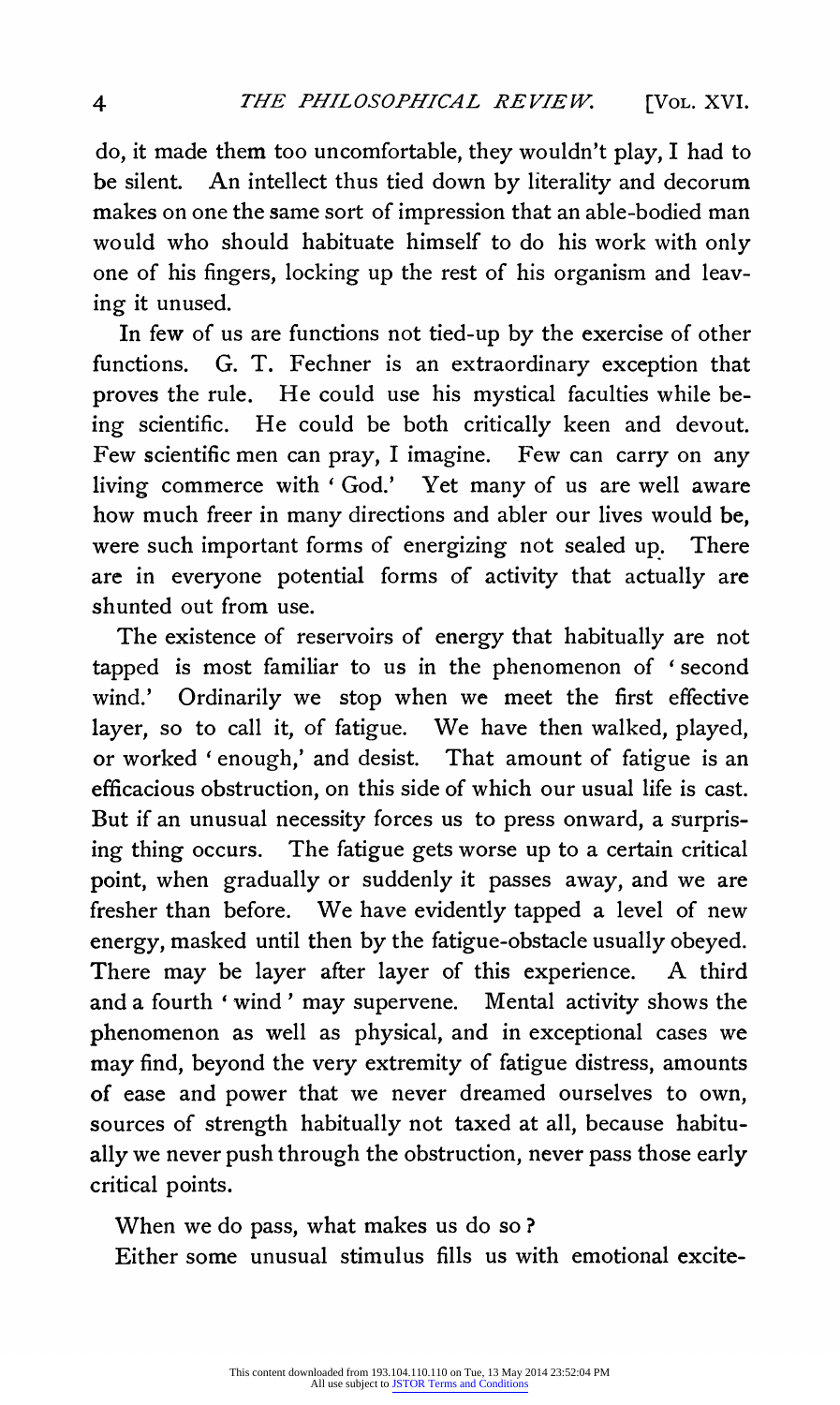**ment, or some unusual idea of necessity induces us to make an extra effort of will. Excitements, ideas, and efforts, in a word, are what carry us over the dam.** 

**In those hyperesthetic conditions which chronic invalidism so often brings in its train, the dam has changed its normal place. The pain-threshold is abnormally near. The slightest functional exercise gives a distress which the patient yields to and stops. In such cases of ' habit-neurosis' a new range of power often comes in consequence of the bullying-treatment, of efforts which the doctor obliges the patient, against his will, to make. First comes the very extremity of distress, then follows' unexpected relief. There seems no doubt that we are each and all of us to some extent victims of habit-neurosis. We have to admit the wider potential range and the habitually narrow actual use. We live subject to inhibition by degrees of fatigue which we have come only from habit to obey. Most of us may learn to push the barrier farther of, and to live in perfect comfort on much higher levels of power.** 

**Country people and city people, as a class, illustrate this difference. The rapid rate of life, the number of decisions in an hour, the many things to keep account of, in a busy city-man's or woman's life, seem monstrous to a country-brother. He doesn't see how we live at all. But settle him in town; and in a year or two, if not too old, he will have trained himself to keep the pace as well as any of us, getting more out of himself in any week then he ever did in ten weeks at home. The physiologists show how one can be in nutritive equilibrium, neither losing nor gaining weight, on astonishingly different quantities of food. So one can be in what I might call ' efficiency-equilibrium' (neither gaining nor losing power when once the equilibrium is reached), on astonishingly different quantities of work, no matter in what dimension the work may be measured. It may be physical work, intellectual work, moral work, or spiritual work.** 

**Of course there are limits: the trees don't grow into the sky. But the plain fact remains that men the world over possess amounts of resource, which only very exceptional individuals push to their extremes of use.**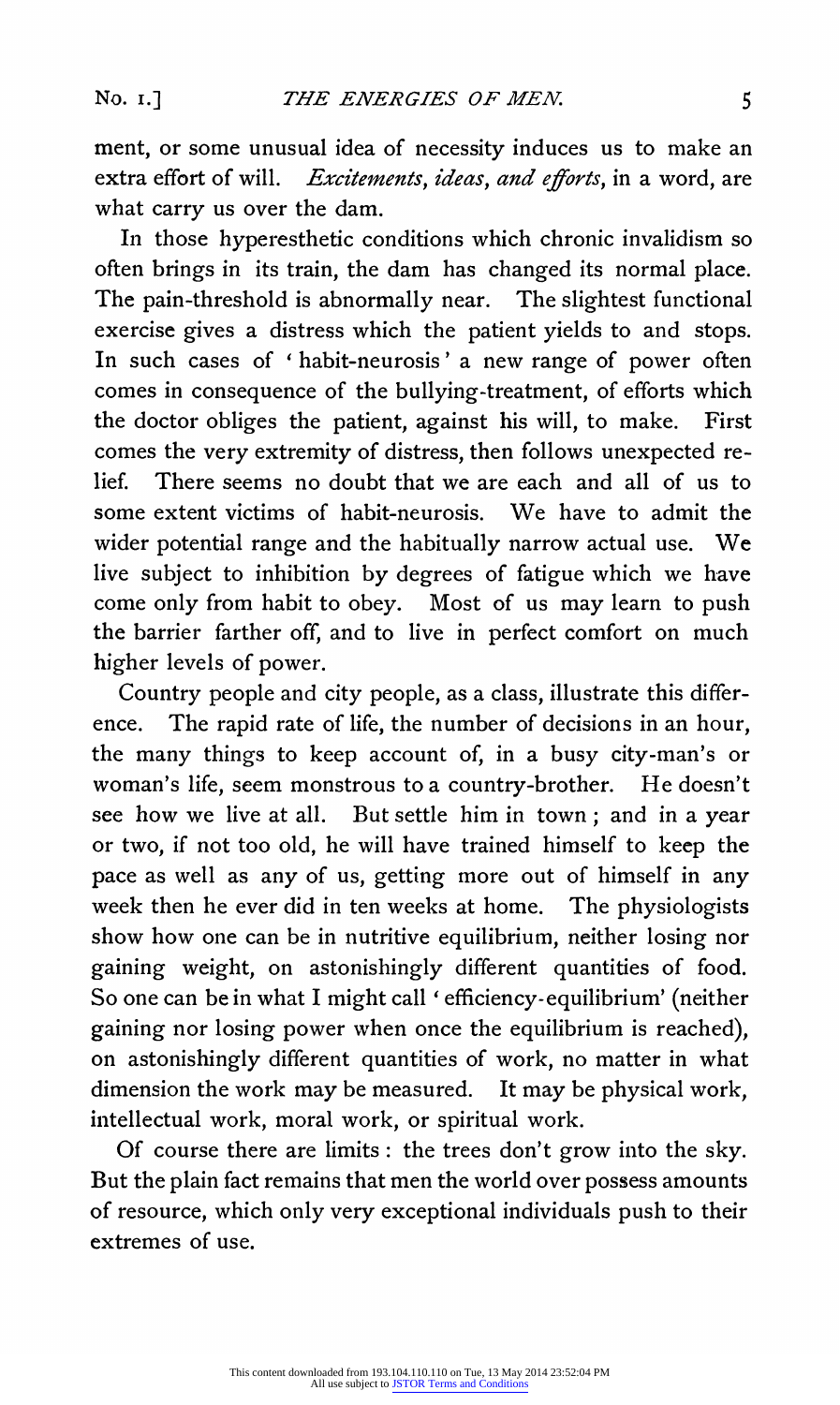**The excitements that carry us over the usually effective dam are most often the classic emotional ones, love, anger, crowd-contagion, or despair. Life's vicissitudes bring them in abundance. A new position of responsibility, if it do not crush a man, will often, nay, one may say, will usually, show him to be a far stronger creature than was supposed. Even here we are witness**ing (some of us admiring, some deploring — I must class myself **as admiring) the dynamogenic effects of a very exalted political office upon the energies of an individual who had already manifested a healthy amount of energy before the office came.** 

**Mr. Sydney Olivier has given us a fine fable of the dynamogenic effects of love in a fine story called " The Empire Builder," in the Contemporary Review for May, I905. A young naval officer falls in love at sight with a missionary's daughter on a lost island, which his ship accidentally touches. From that day onward he must see her again; and he so moves Heaven and earth and the Colonial Office and the Admiralty to get sent there once more, that the island finally is annexed to the empire in consequence of the various fusses he is led to make. People must have been appalled lately in San Francisco to find the stores of bottled up energy and endurance they possessed.** 

**Wars, of course, and shipwrecks, are the great revealers of what men and women are able to do and bear. Cromwell's and Grant's careers are the stock examples of how war will wake a man up. I owe to Professor Norton's kindness the permission to read to you part of a letter from Colonel Baird-Smith, written shortly after the six weeks' siege of Delhi in I857, for the victorious issue of which that excellent officer was chiefly to be**  thanked. He writes as follows:-

**. . . " My poor wife had some reason to think that war and disease between them had left very little of a husband to take under nursing when she got him again. An attack of campscurvy had filled my mouth with sores, shaken every joint in my**  body, and covered me all over with sores and livid spots so that **I was marvellously unlovely to look upon. A smart knock on the ankle-joint from the splinter of a shell that burst in my face, in itself a mere bagatelle of a wound, had been of necessity**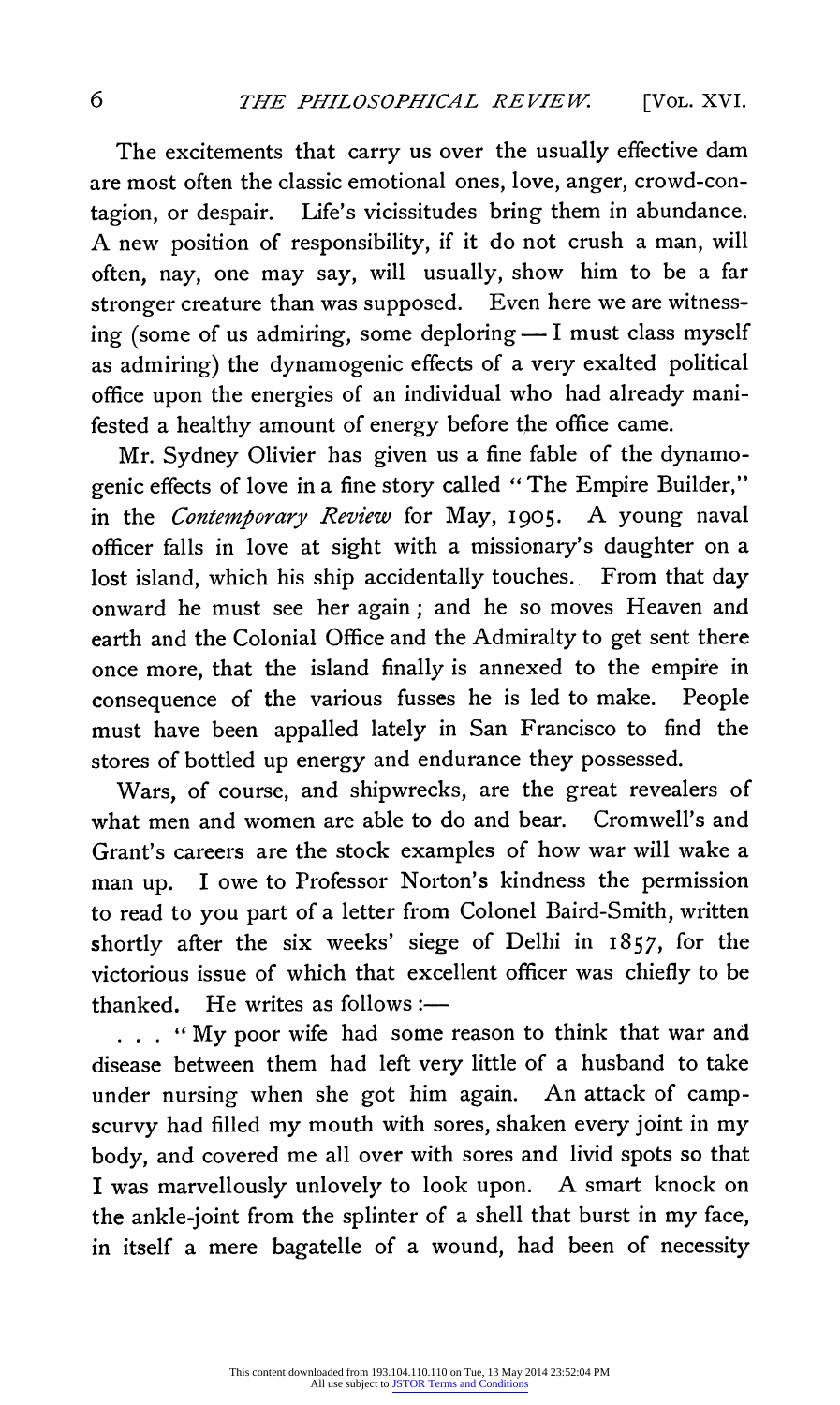**neglected under the pressing and incessant calls upon me, and had grown worse and worse till the whole foot below the ankle became a black mass and seemed to threaten mortification. I insisted however on being allowed to use it till the place was taken, mortification or no; and though the pain was sometimes**  horrible, I carried my point and kept up to the last. **day after the assault I had an unlucky fall on some bad ground, and it was an open question for a day or two whether I hadn't broken my arm at the elbow. Fortunately it turned out to be only a very severe sprain, but I am still conscious of the wrench it gave me. To crown the whole pleasant catalogue, I was worn to a shadow by a constant diarrhea, and consumed as much opium as would have done credit to my father-in-law.' However, thank God I have a good share of Tapleyism in me and come out strong under difficulties. I think I may confidently say that no man ever saw me out of heart, or ever heard one croaking word from me even when our prospects were gloomiest. We were sadly scourged by the cholera and it was almost appalling to me to find that out of twenty-seven officers present, I could only muster fifteen for the operations of the attack. However, it was done, and after it was done came the collapse. Don't be horrified when I tell you that for the whole of the actual siege, and in truth for some little time before, I almost lived on brandy. Appetite for food I had none, but I forced myself to eat just sufficient to sustain life, and I had an incessant craving for brandy as the strongest stimulant I could get. Strange to say, I was quite**  unconscious of its affecting me in the slightest degree. **citement of the work was so great that no lesser one seemed to have any chance against it, and I certainly never found my intellect**  clearer or my nerves stronger in my life. It was only my wretched **body that was weak, and the moment the real work was done by our becoming complete masters of Delhi, I broke down without delay and discovered that if I wished to live I must continue no longer the system that had kept me up until the crisis was past. With it passed away as if in a moment all desire to stimulate, and a perfect loathing of my late staff of life took possession of me."** 

**I Thomas De Quincey.**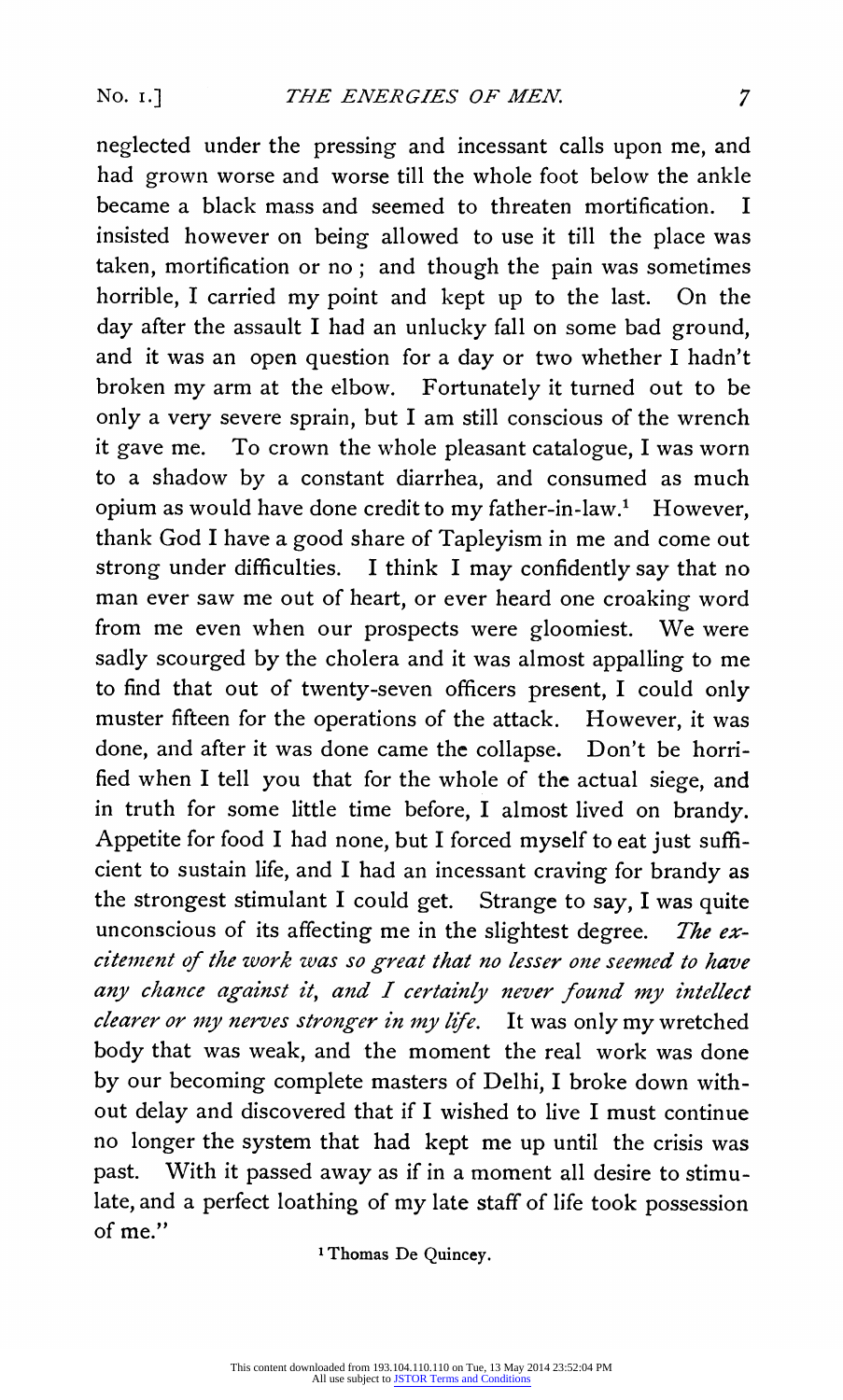**Such experiences show how profound is the alteration in the manner in which, under excitement, our organism will sometimes perform its physiological work. The metabolisms become different when the reserves have to be used, and for weeks and months the deeper use may go on.** 

**Morbid cases, here as elsewhere, lay the normal machinery bare. In the first number of Dr. Morton Prince's Journal of Abnormal Psychology, Dr. Janet has discussed five cases of morbid impulse, with an explanation that is precious for my present point of view. One is a girl who eats, eats, eats all day. Another walks, walks, walks, and gets her food from an automobile that escorts her. Another is a dipsomaniac. A fourth pulls out her hair. A fifth wounds her flesh and burns her skin. Hitherto such freaks of impulse have received Greek names (as bulimia, dromomania, etc.) and been scientifically disposed of as " episodic syndromata of hereditary degeneration." But it turns out that Janet's cases are all what he calls psychasthenics, or victims of a chronic sense of weakness, torpor, lethargy, fatigue, insufficiency, impossibility, unreality, and powerlessness of will; and that in each and all of them the particular activity pursued, deleterious though it be, has the temporary result of raising the sense of vitality and making the patient feel alive again. These things reanimate; they would reanimate us; but it happens that in each patient the particular freak-activity chosen is the only thing that does reanimate; and therein lies the morbid state. The way to treat such persons is to discover to them more usual and useful ways of throwing their stores of vital energy into gear.** 

**Colonel Baird-Smith, needing to draw on altogether extraordinary stores of energy, found that brandy and opium were ways of throwing them into gear.** 

**Such cases are humanly typical. We are all to some degree oppressed, unfree. We don't come to our own. It is there, but we don't get at it. The threshold must be made to shift. Then**  many of us find that an excentric activity - a 'spree,' say - re**lieves. There is no doubt that to some men sprees and excesses of almost any kind are medicinal, temporarily at any rate, in spite of what the moralists and doctors say.**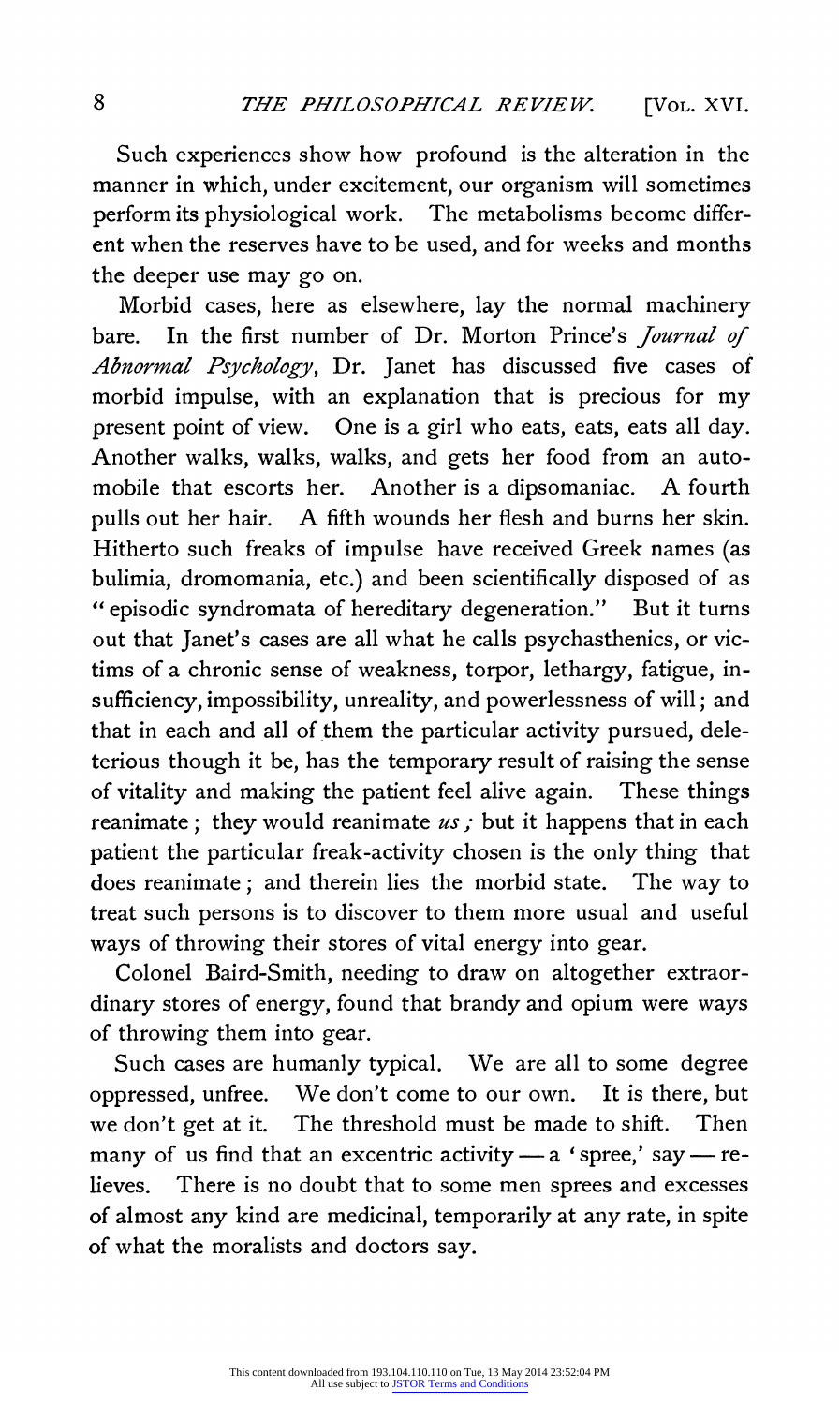**But when the normal tasks and stimulations of life don't put a man's deeper levels of energy on tap, and he requires distinctly deleterious excitements, his constitution verges on the abnormal. The normal opener of deeper and deeper levels of energy is the will. The difficulty is to use it; to make the effort which the word volition implies. But if we do make it (or if a god, though he were only the god Chance, makes it through us), it will act dynamogenically on us for a month. It is notorious that a single successful effort of moral volition, such as saying ' no' to some habitual temptation, or performing some courageous act, will launch a man on a higher level of energy for days and weeks, will give him a new range of power.** 

**The emotions and excitements due to usual situations are the usual inciters of the will. But these act discontinuously; and in the intervals the shallower levels of life tend to close in and shut us off. Accordingly the best practical knowers of the human soul have invented the thing known as methodical ascetic discipline to keep the deeper levels constantly in reach. Beginning with easy tasks, passing to harder ones, and exercising day by day, it is, I believe, admitted that disciples of asceticism can reach very high levels of freedom and power of will.** 

**Ignatius Loyola's spiritual exercises must have produced this result in innumerable devotees. But the most venerable ascetic system, and the one whose results have the most voluminous experimental corroboration, is undoubtedly the Yoga system in Hindostan. From time immemorial, by Hatha Yoga, Raja Yoga, Karma Yoga, or whatever code of practice it might be, Hindu aspirants to perfection have trained themselves, month in and out, for years. The result claimed, and certainly in many cases accorded by impartial judges, is strength of character, personal power, unshakability of soul. But it is not easy to disentangle fact from tradition in Hindu affairs. So I am glad to have a European friend who has submitted to Hatha Yoga training, and whose account of the results I am privileged to quote. I think you will appreciate the light it throws on the question of our unused reservoirs of power.** 

**My friend is an extraordinarily gifted man, both morally and**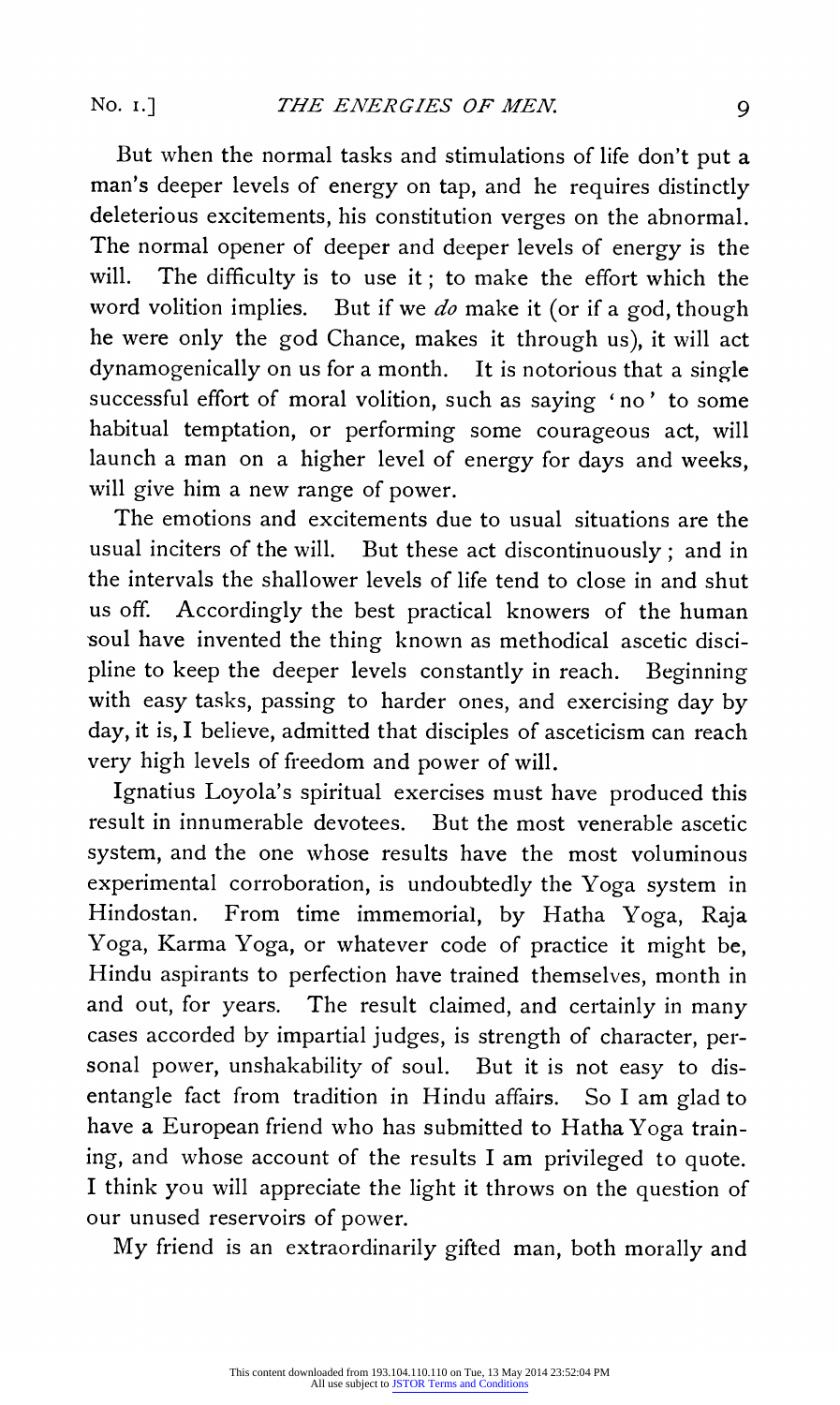**intellectually, but has an instable nervous system, and for many years has lived in a circular process of alternate lethargy and over-animation: something like three weeks of extreme activity, and then a week of prostration in bed. An unpromising condition, which the best specialists in Europe had failed to relieve; so he tried Hatha Yoga, partly out of curiosity, and partly with a sort of desperate hope. What follows is a short extract from a letter sixty pages long which he addressed me a year ago.** 

**" Thus I decided to follow Vivekananda's advice: ' Practice hard: whether you live or die by it doesn't matter.' My improvised chela and I began with starvation. I do not know whether you did try it ever . . . but voluntary starvation is very different from involuntary, and implies more temptations. We reduced first our meals to twice a day and then to once a day. The best authorities agree that in order to control the body fasting is essential, and even in the Gospel the worst spirits are said to obey only those who fast and pray. We reduced very much the amount of food, disregarding chemical theories about the need of albumen, sometimes living on olive oil and bread; or on fruits alone; or on milk and rice; in very small quantities - much less than I formerly ate at one meal. I began to get lighter every day, and lost 20 pounds in a few weeks; but this could not stop such a desperate undertaking . . . rather starve than live as a slave ! Then besides we practised asana or postures, breaking almost our limbs. Try to sit down on the floor and to kiss your knees without bending them, or to join your hands on the usually unapproachable upper part of your back, or to bring the toe of your right foot to your left ear without bending the knees . . . these are easy samples of posture for a Yogi.** 

**" All the time also breathing exercises: keeping the breath in and out up to two minutes, breathing in different rhythms and positions. Also very much prayer and Roman Catholic practices combined with the Yoga, in order to leave nothing untried and to be protected against the tricks of Hindu devils ! Then concentration of thought on different parts of the body, and on the processes going on within them. Exclusion of all emotions, dry logical reading, as intellectual diet, and working out logical**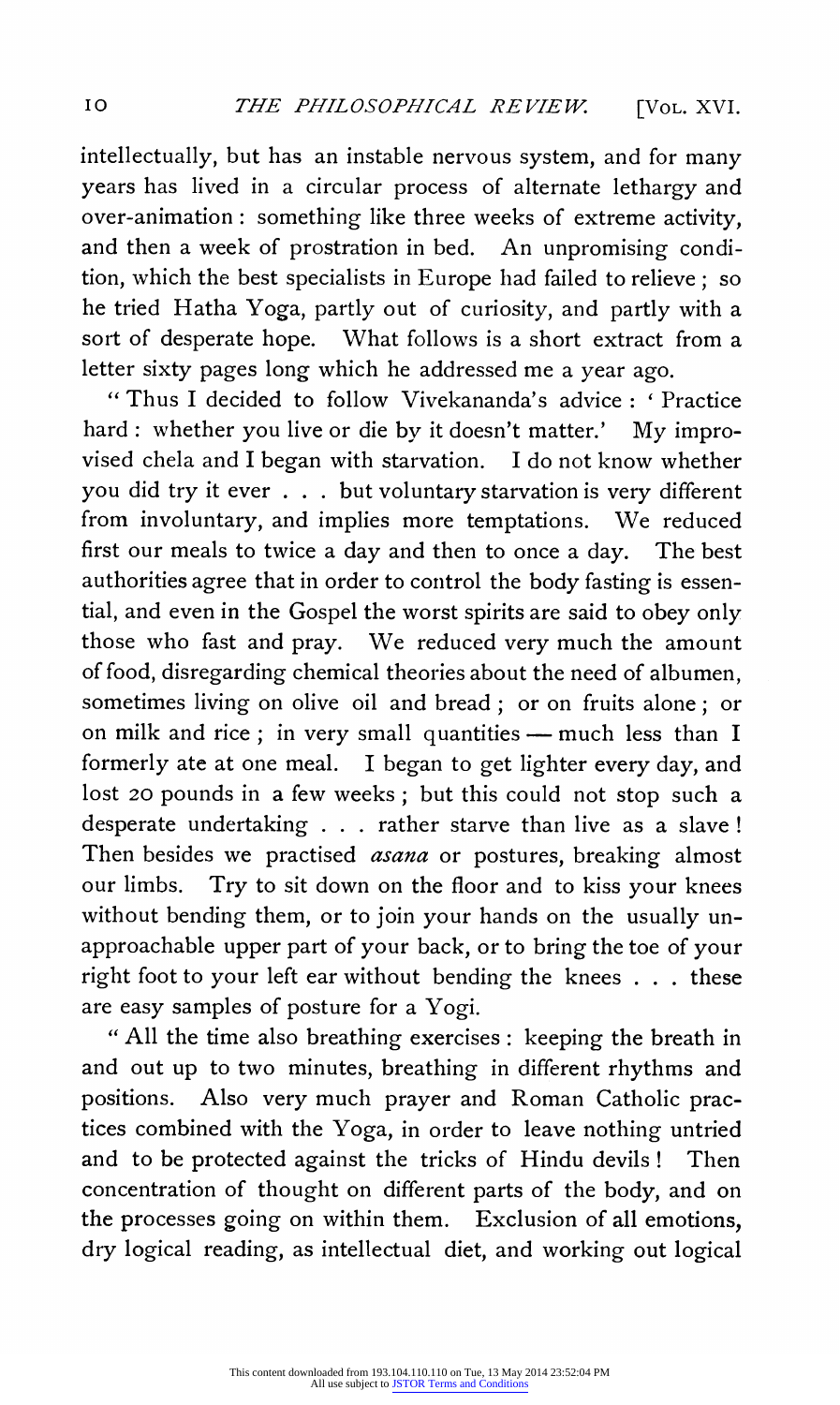**p** of the whole experiment.<sup>1</sup>

" After a few weeks I broke down and had to interrupt everything, in a worse state of prostration than ever . . . My **younger chela went on unshaken by my fate; and as soon as I** arose from bed I tried again, decided to fight it out, even feeling a kind of determination such as I had never felt before, a certain absolute will of victory at any price and faith in it. Whether it is my own merit or a divine grace, I cannot judge for certain, but I prefer to admit the latter. I had been ill for seven years, and some people say this is a term for many punishments. However base and vile a sinner I had been, perhaps my sins were about to be forgiven, and Yoga was only an exterior opportunity, an **b**e for concentration of will. I do not yet pretend to explain much of what I have gone through, but the fact is that since I arose from bed on August 20, no new crisis of prostration came again, and I have now the strongest conviction that no crisis will ever return. If you consider that for the past years there has been not a single month without this lethargy, you will grant that even to an outside observer four successive months of increasing health are an objective test. In this time I underwent very severe penances, reducing sleep and food and increasing the task of work and exercise. My intuition was developed by these practices: there came a sense of certainty, never known before, as to the things needed by the body and the mind, and the body came to obey like a wild horse tamed. Also the mind learned to obey, and the current of thought and feeling was shaped according to my will. I mastered sleep and hunger, and the flights of thought, and came to know a peace never known before, an inner rhythm of unison with a deeper rhythm above or beyond. Personal wishes ceased, and the consciousness of being the instrument of a superior power arose. A calm certainty of indubitable success in every undertaking imparts great and real power. I often guessed the thoughts of my companion . . . we observed generally the greatest isolation and silence. We both feltan unspeakable joy in the simplest natural

<sup>1</sup> This handbook was published last March.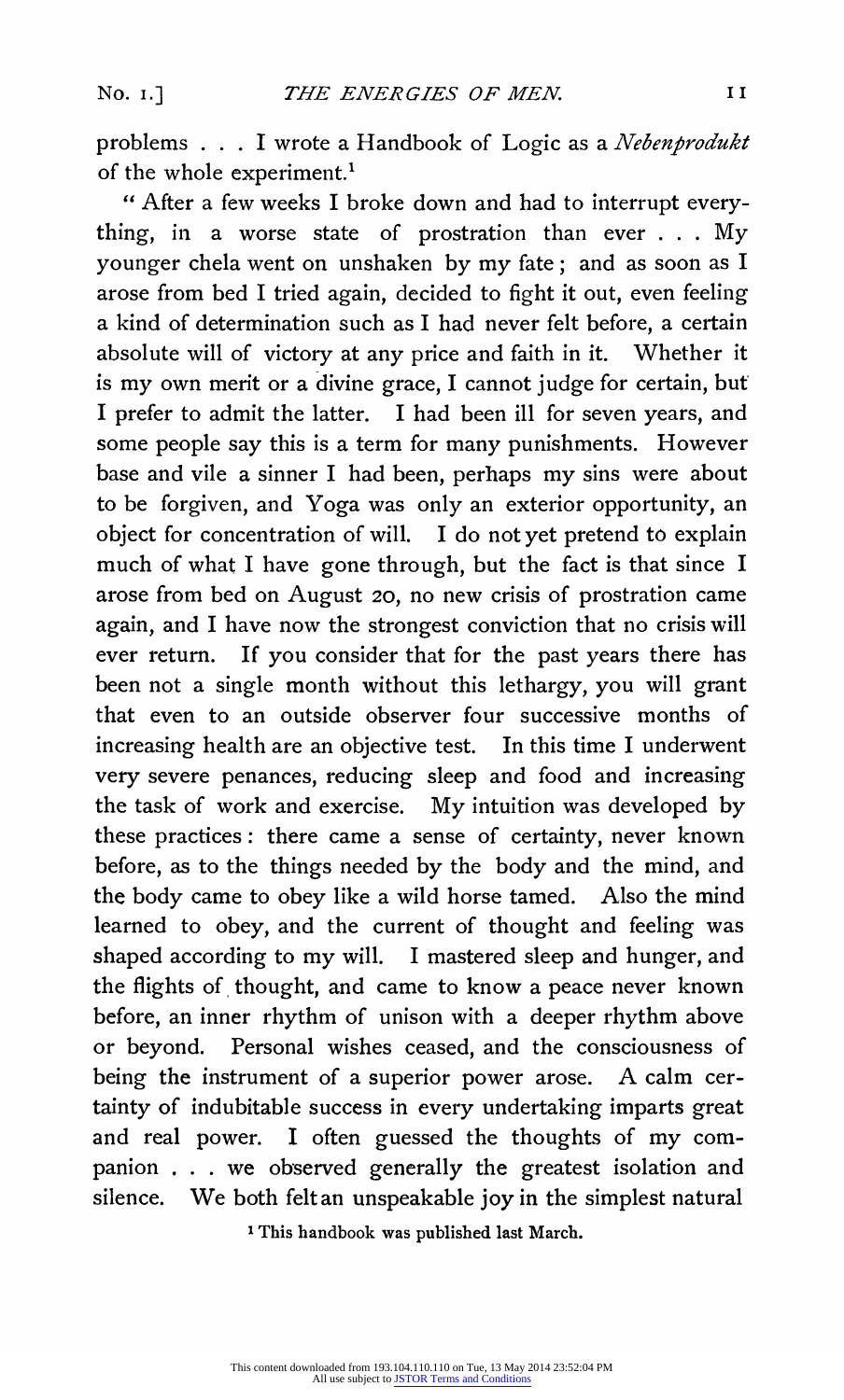**impressions, light, air, landscape, any kind of simplest food; and above everything in rhythmical respiration, which produces a state of mind without thought or feeling, and still very intense, indescribable.** 

**" These results began to be more evident in the fourth month of uninterrupted training. We felt quite happy, never tired, sleeping only from 8 P. M. to midnight, and rising with joy from our sleep to another day's work of study and exercise....** 

**" I am now in Palermo, and have had to neglect the exercises in the last few days, but I feel as fresh as if I were in full training and see the sunny side of all things. I am not in a hurry, rushing to complete ."** 

**And here my friend mentions a certain life-work of his own about which I had better be silent. He goes on to analyze the exercises and their effects in an extremely practical way, but at too great length for me to entertain you with. Repetition, alteration, periodicity, parallelism (or the association of the idea of some desirable vital or spiritual effect with each movement), etc., are laws which he deems highly important. " I am sure," he continues, " that everybody who is able to concentrate thought and will, and to eliminate superfluous emotions, sooner or later becomes a master of his body and can overcome every kind of illness. This is the truth at the bottom of all mind-cures. Our thoughts have a plastic power over the body."** 

**You will be relieved, I doubt not, to hear my excentric correspondent here make connection at last with something you**  know by heart, namely, "suggestive therapeutics." Call his **whole performance, if you like, an experiment in methodical selfsuggestion. That only makes it more valuable as an illustration of what I wish to impress in as many ways as possible upon your minds, that we habitually live inside our limits of power. Suggestion, especially under hypnosis, is now universally recognized as a means, exceptionally successful in certain persons, of concentrating consciousness, and, in others, of influencing their body's states. It throws into gear energies of imagination, of will, and of mental influence over physiological processes, that usually lie dormant, and that can only be thrown into gear at**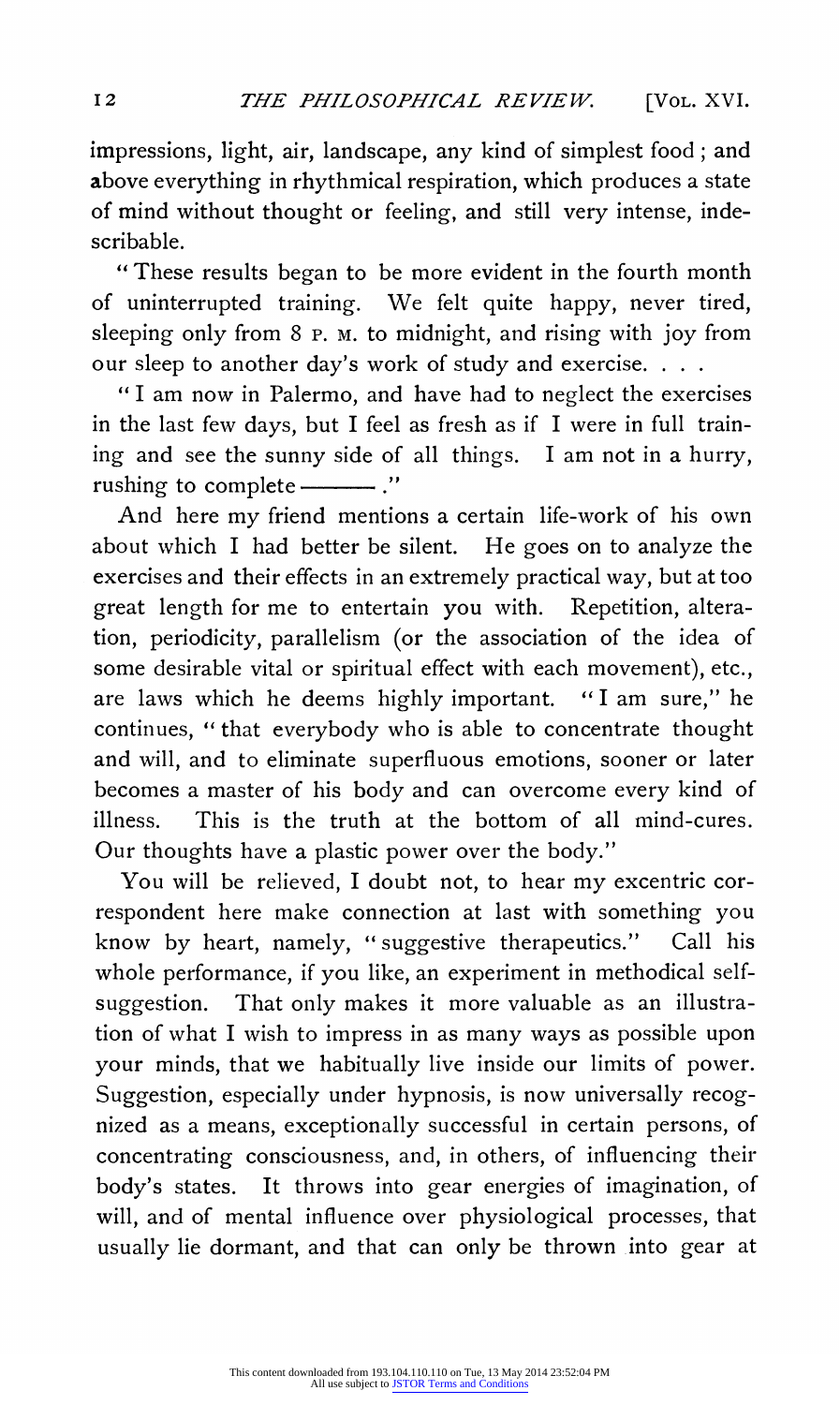$No. I.$ ]

all in chosen subjects. It is, in short, dynamogenic; and the cheapest terms in which to deal with our amateur Yogi's experience is to call it auto-suggestive.

I wrote to him that I couldn't possibly attribute any sacramental value to the particular Hatha Yoga processes, the postures, breathings, fastings, and the like, and that they seemed to me but so many manners, available in his case and his chela's, but not for everybody, of breaking through the barriers which life's routine had concreted round the deeper strata of the will, and gradually bringing its unused energies into action.

He replied as follows: "You are quite right that the Yoga exercises are nothing else than a methodical way of increasing our will. Because we are unable to will at once the most difficult things, we must imagine steps leading to them. Breathing being the easiest of the bodily activities, it is very natural that it offers a good scope for exercise of will. The control of thought could be gained without breathing-discipline, but it is simply easier to control thought simultaneously with the control of breath. Anyone who can think clearly and persistently of one thing needs not breathing exercises. You are quite right that we are not using all our power and that we often learn how much we can only when we *must.* . . . The power that we do not use up completely can be brought [more and more] into use by what we call *faith*. Faith is like the manometer of the will, registering its pressure. If I could believe that I can levitate, I could do it. But I cannot believe, and therefore I am clumsily sticking to earth . . . Now this faith, this power of credulity, can be educated by small efforts. I can breathe at the rate of say twelve times a minute. I can easily believe that I can breathe ten times a minute. When I have accustomed myself to breathe ten times a minute. I learn to believe it will be easy to breathe six times a minute. Thus I have actually learned to breathe at the rate of once a minute. How far I shall progress I do not know. . . . The Yogi goes on in his activity in an even way, without fits of too much or too little, and he is eliminating more and more every unrest, every worry - growing into the infinite by regular training, by small additions to a task which has grown familiar. . . .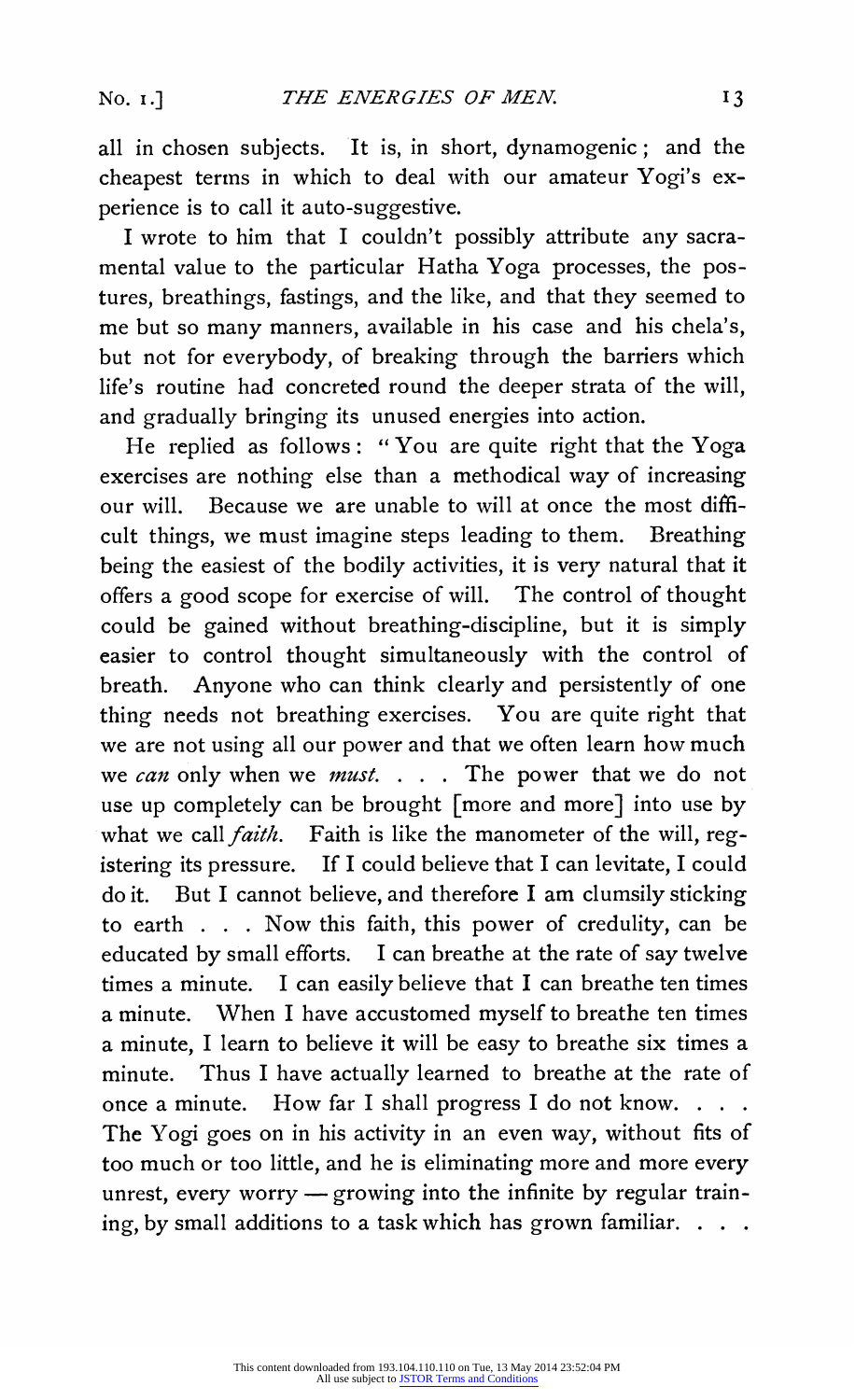**But you are quite right that religious crises, love-crises, indignation-crises, may awaken in a very short time powers similar to those reached by years of patient Yoga practice. . . . The' Hindus themselves admit that Samadhi can be reached in many ways and with complete disregard of every physical training."** 

**Allowance made for every enthusiasm and exaggeration, there**  can be no doubt of my friend's regeneration — relatively, at any **rate. The second letter, written six months later than the first (ten months after beginning Yoga practice, therefore), says the improvement holds good. He has undergone material trials with indifference, travelled third class on Mediterranean steamers, and fourth class on African trains, living with the poorest Arabs and sharing their unaccustomed food, all with equanimity. His devotion to certain interests has been put to heavy strain, and nothing is more remarkable to me than the changed moral tone with which he reports the situation. Compared with certain earlier letters, these read as if written by a different man, patient and reasonable instead of vehement, self-subordinating instead of imperious. The new tone persists in a communication received only a fortnight ago (fourteen months after beginning training) there is, in fact, no doubt that profound modification has occurred in the running of his mental machinery. The gearing has changed, and his will is available otherwise than it was. Available without any new ideas, beliefs, or emotions, so far as I can make out, having been implanted in him. He is simply more balanced where he was more unbalanced.** 

**You will remember that he speaks of faith, calling it a ' manometer' of the will. It sounds more natural to call our will the manometer of our faiths. Ideas set free beliefs, and the beliefs set free our wills (I use these terms with no pretension to be ' psychological'), so the will-acts register the faith-pressure within. Therefore, having considered the liberation of our storedup energy by emotional excitements and by efforts, whether methodical or unmethodical, I must now say a word about ideas as our third great dynamogenic agent. Ideas contradict other ideas and keep us from believing them. An idea that thus negates**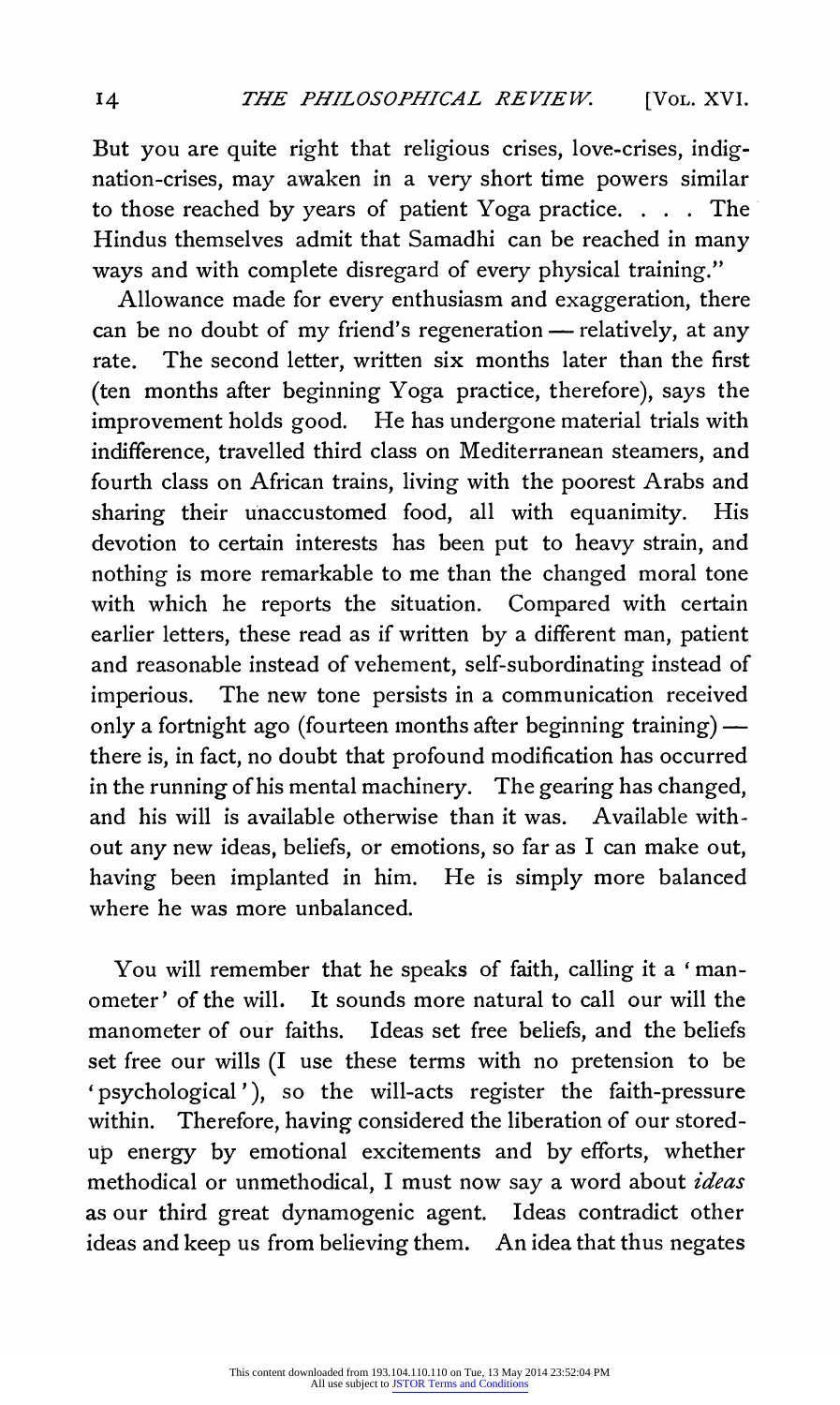**a first idea may itself in turn be negated by a third idea, and the first idea may thus regain its natural influence over our belief and determine our behavior. Our philosophic and religious development proceeds thus by credulities, negations, and the negating of negations.** 

**But whether for arousing or for stopping belief, ideas may fail to be efficacious, just as a wire at one time alive with electricity, may at another time be dead. Here our insight into causes fails us, and we can only note results in general terms. In general, whether a given idea shall be a live idea, depends more on the person into whose mind it is injected than on the idea itself. The whole history of ' suggestion ' opens out here. Which are the suggestive ideas for this person, and which for that ? Beside the susceptibilities determined by one's education and by one's original peculiarities of character, there are lines along which men simply as men tend to be inflammable by ideas. As certain objects naturally awaken love, anger, or cupidity, so certain ideas naturally awaken the energies of loyalty, courage, endurance, or devotion. When these ideas are effective in an individual's life, their effect is often very great indeed. They may transfigure it, unlocking innumerable powers which, but for the idea, would never have come into play. ' Fatherland,' 'The Union,' 'Holy Church,' the ' Monroe Doctrine,' ' Truth,' 'Science,' 'Liberty,' Garibaldi's phrase ' Rome or Death,' etc., are so many examples of energy-releasing abstract ideas. The social nature of all such phrases is an essential factor of their dynamic power. They are forces of detent in situations in which no other force produces equivalent effects, and each is a force of detent only in a specific group of men.** 

**The memory that an oath or vow has been made will nerve one to abstinences and efforts otherwise impossible: witness the 'pledge' in the history of the temperance movement. A mere**  promise to his sweetheart will clean up a youth's life all over **at any rate for a time. For such effects an educated susceptibility is required. The idea of one's ' honour,' for example, unlocks energy only in those who have had the education of a gentleman, so called.**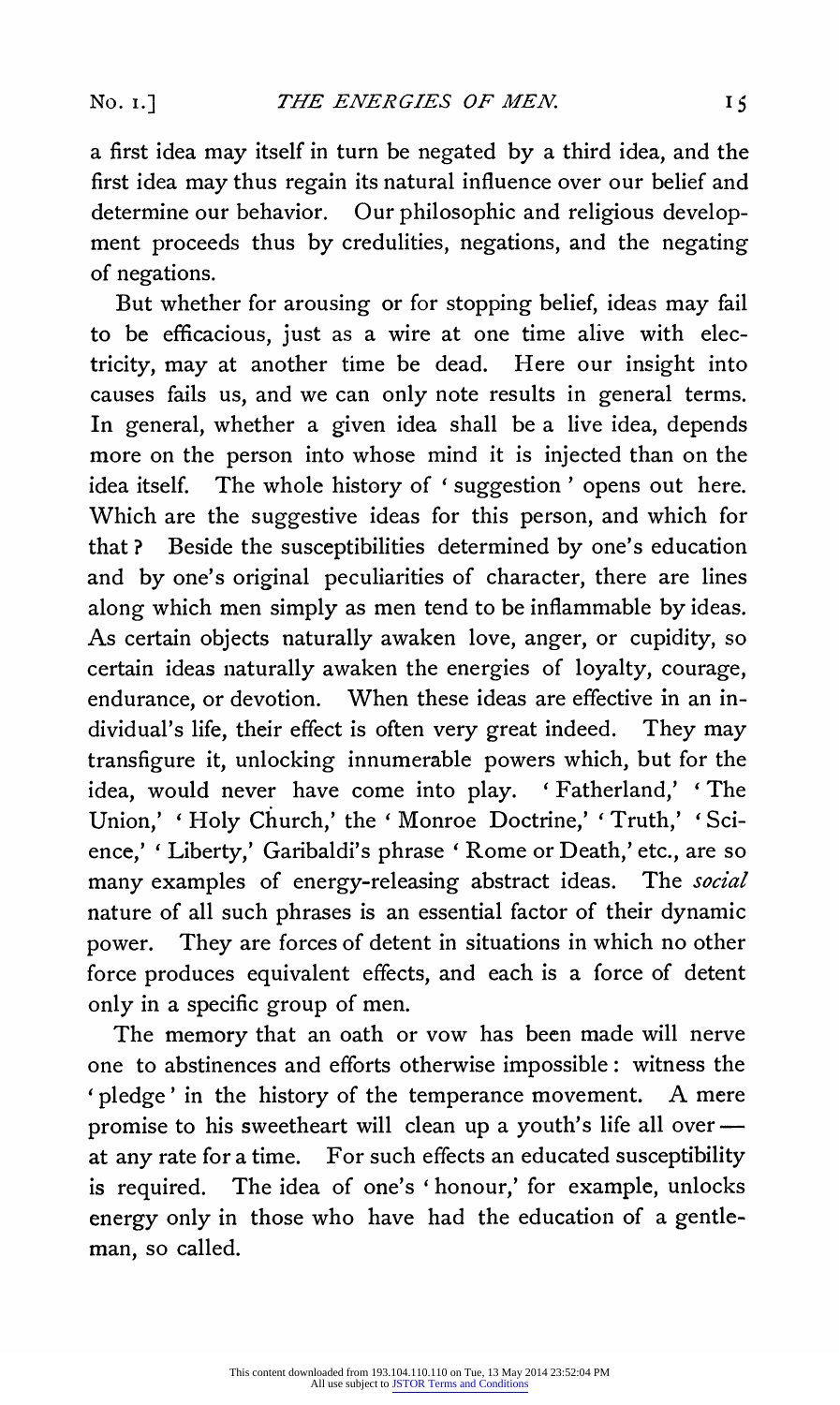**That delightful being, Prince Pueckler-Muskau, writes to his wife from England that he has invented "a sort of artificial resolution respecting things that are difficult of performance." " My device," he says, "is this: I give my word of honour most solemnly to myself to do or to leave undone this or that. I am of course extremely cautious in the use of this expedient, but when once the word is given, even though I afterwards think I have been precipitate or mistaken, I hold it to be perfectly irrevocable, whatever inconveniences I foresee likely to result. If I were capable of breaking my word after such mature consideration, I**  should lose all respect for myself - and what man of sense would **not prefer death to such an alternative ? . . . When the mysterious formula is pronounced, no alteration in my own views, nothing short of physical impossibility, must, for the welfare of my soul, alter my will. . . . I find something very satisfactory in the thought that man has the power of framing such props and weapons out of the most trivial materials, indeed out of nothing, merely by the force of his will, which thereby truly deserves the name of omnipotent." 1** 

**Conversions, whether they be political, scientific, philosophic, or religious, form another way in which bound energies are let loose. They unify, and put a stop to ancient mental interferences. The result is freedom, and often a great enlargement of power. A belief that thus settles upon an individual always acts as a challenge to his will. But, for the particular challenge to**  operate, he must be the right challengee. In religious conver**sions we have so fine an adjustment that the idea may be in the mind of the challenges for years before it exerts effects; and why it should do so then is often so far from obvious that the event is taken for a miracle of grace, and not a natural occurrence. Whatever it is, it may be a highwater mark of energy, in which 'noes,' once impossible, are easy, and in which a new range of yeses' gain the right of way.** 

We are just now witnessing - but our scientific education has unfitted most of us for comprehending the phenomenon - a very

**I Tour in England, Ireland, and France, Philadelphia, i833, p. 435.**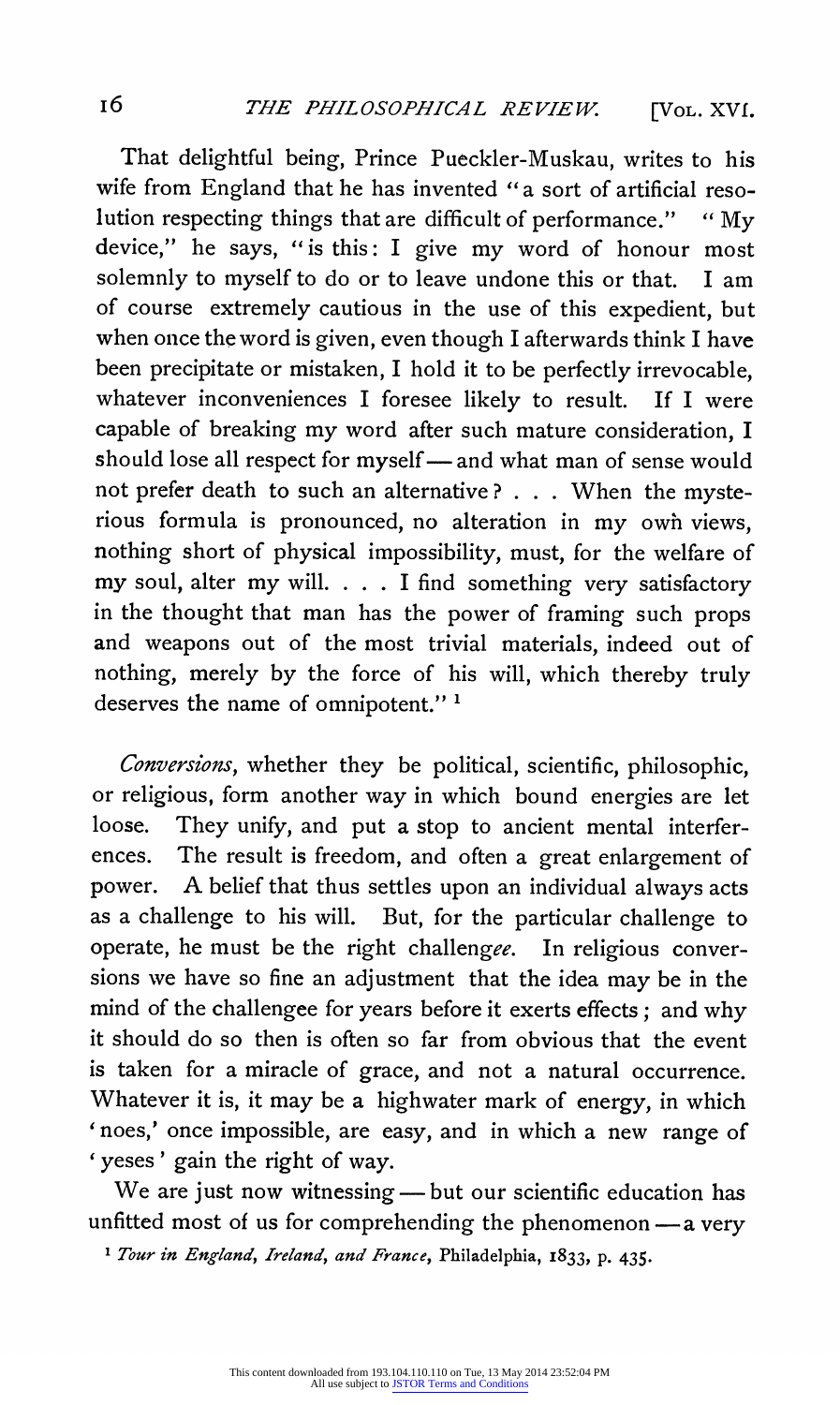**copious unlocking of energies by ideas, in the persons of those converts to ' New Thought,' ' Christian Science,' ' Metaphysical Healing,' or other forms of spiritual philosophy, who are so numerous among us to-day. The ideas here are healthy-minded and optimistic; and it is quite obvious that a wave of religious activity, analogous in some respects to the spread of early Christianity, Buddhism, and Mohammedanism is passing over our American world. The common feature of these optimistic faiths is that they all tend to the suppression of what Mr. Horace Fletcher calls "fear thought." Fear thought he defines as "the self-suggestion of inferiority "; so that one may say that these systems all operate by the suggestion of power. And the power, small or great, comes in various shapes to the individual, power, as he will tell you, not to ' mind' things that used to vex him, power to concentrate his mind, good cheer, good temper, in short, to put it mildly, a firmer, more elastic moral tone. The most genuinely saintly person I have ever known is a friend of mine now suffering from cancer of the breast. I do not assume to judge of the wisdom or unwisdom of her disobedience to the doctors, and I cite her here solely as an example of what ideas can do. Her ideas have kept her a practically well woman for months after she should have given up and gone to bed. They have annulled all pain and weakness and given her a cheerful active life, unusually beneficent to others to whom she has afforded help.** 

**How far the mind-cure movement is destined to extend its influence, or what intellectual modifications it may yet undergo, no one can foretell. Being a religious movement, it will certainly outstrip the previsions of its rationalist critics, such as we here may be supposed to be.** 

**I have thus brought a pretty wide induction to bear upon my. thesis, and it appears to hold good. The human individual lives usually far within his limits; he possesses powers of various sorts which he habitually fails to use. He energizes below his maximum, and he behaves below his optimum. In elementary faculty, in coordination, in power of inhibition and control, in every**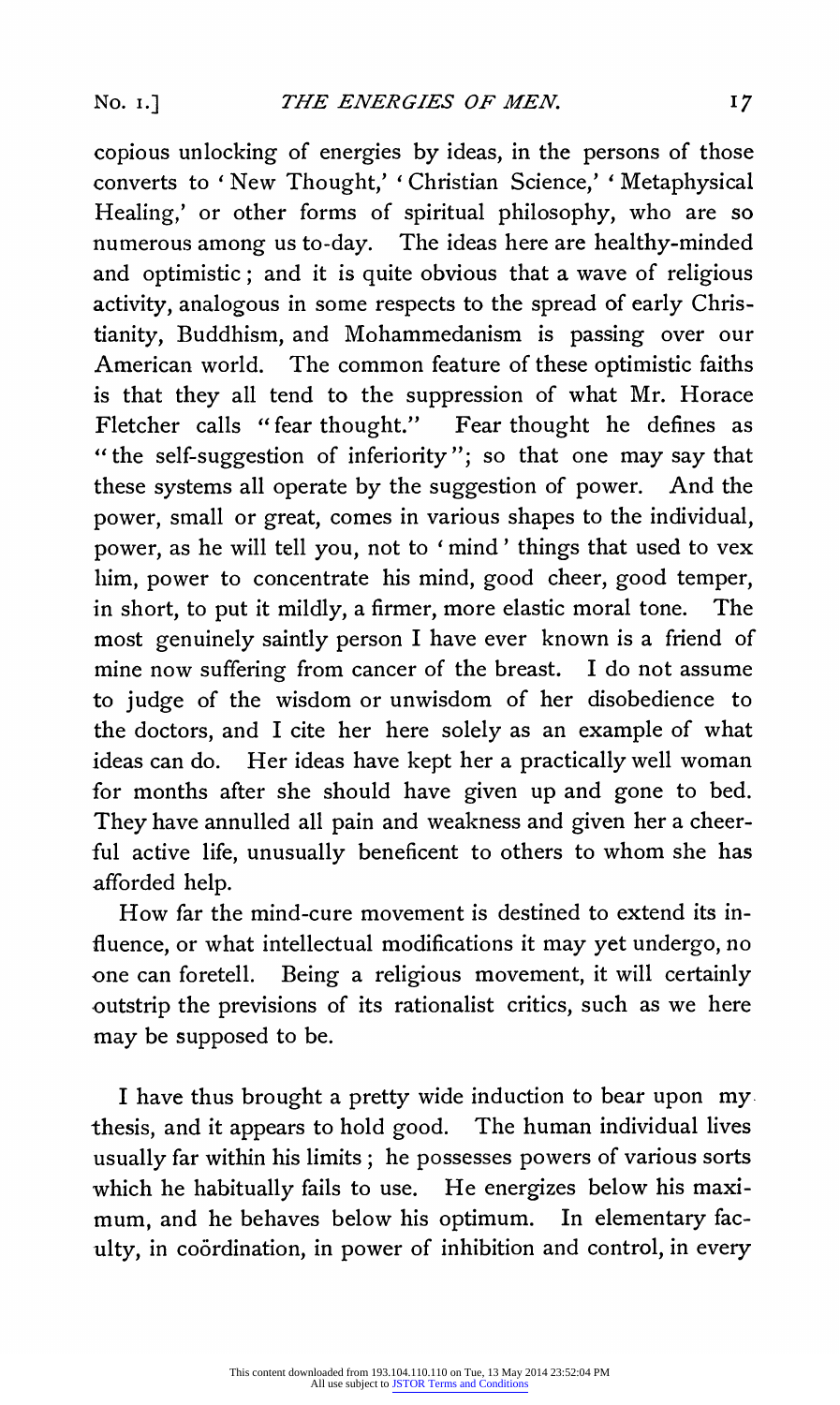**conceivable way, his life is contracted like the field of vision of an hysteric subject - but with less excuse, for the poor hysteric is diseased, while in the rest of us it is only an inveterate habit**  the habit of inferiority to our full self - that is bad.

**Expressed in this vague manner, everyone must admit my thesis to be true. The terms have to remain vague; for though every man of woman born knows what is meant by such phrases as having a good vital tone, a high tide of spirits, an elastic temper, as living energetically, working easily, deciding firmly, and the like, we should all be put to our trumps if asked to explain in terms of scientific psychology just what such expressions mean. We can draw some child-like psychophysical diagrams, and that is all. In physics the conception of ' energy' is perfectly defined. It is correlated with the conception of ' work.' But mental work and moral work, although we cannot live without talking about them, are terms as yet hardly analyzed, and doubtless mean several heterogeneous elementary things. Our muscular work is a voluminous physical quantity, but our ideas and volitions are minute forces of release, and by ' work' here we mean the substitution of higher kinds for lower kinds of detent. Higher and lower here are qualitative terms, not translatable immediately into quantities, unless indeed they should prove to mean newer or older forms of cerebral organization, and unless newer should then prove to mean cortically more superficial, older, cortically more deep. Some anatomists, as you know, have pretended this; but it is obvious that the intuitive ot popular idea of mental work, fundamental and absolutely indispensable as it is in our lives, possesses no degree whatever of scientific clearness to-day.** 

**Here, then, is the first problem that emerges from our study. Can any one of us refine upon the conceptions of mental work and mental energy, so as later to be able to throw some definitely analytic light on what we mean by ' having a more elastic moral tone,' or by ' using higher levels of power and will'? I imagine that we may have to wait long before progress in this direction is made. The problem is too homely; one doesn't see just how to get in the electric keys and revolving drums that alone make psychology scientific to-day.**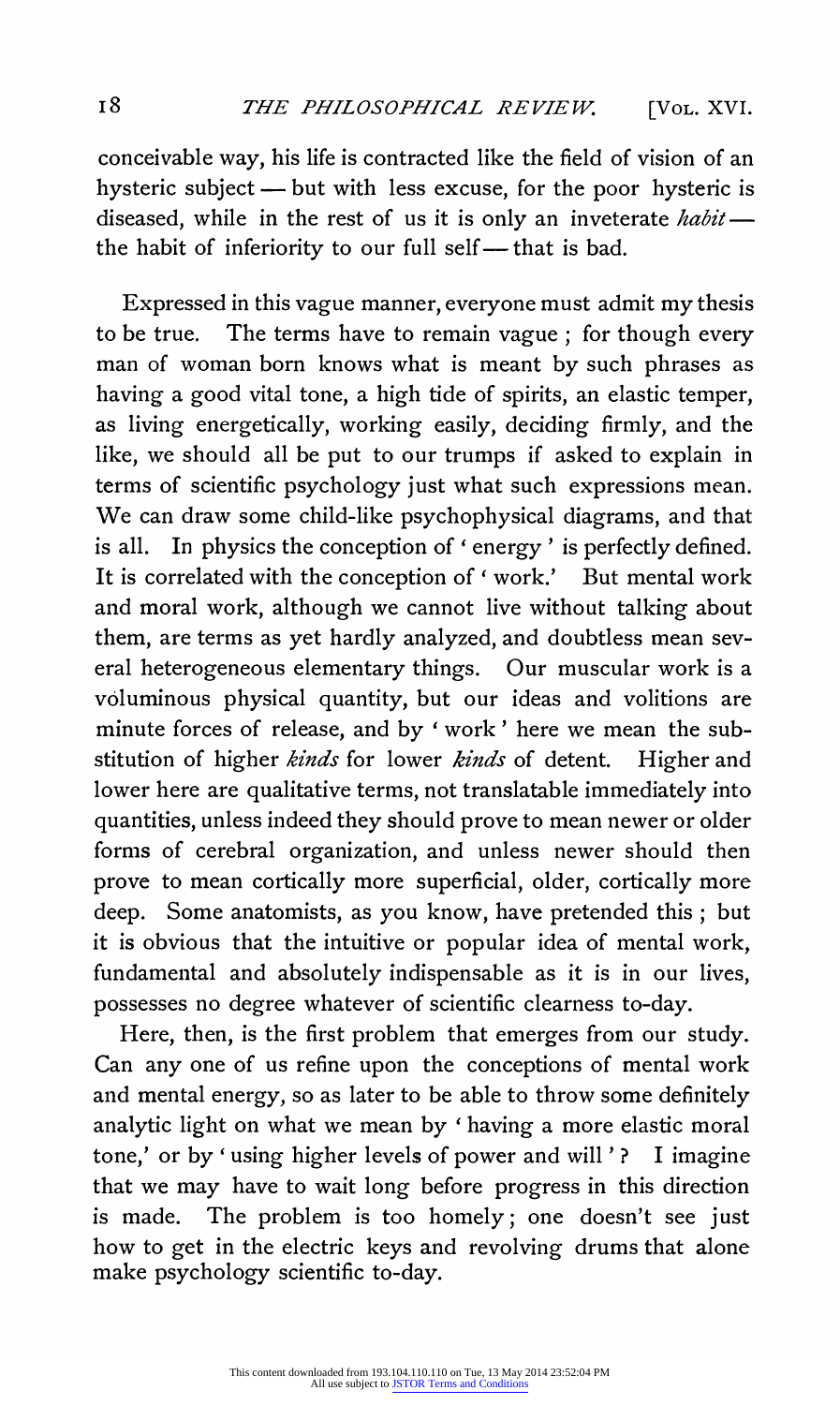**My fellow-pragmatist in Florence, G. Papini, has adopted a new conception of philosophy. He calls it the doctrine of action in the widest sense, the study of all human powers and means (among which latter, truths of every kind whatsoever figure, of course, in the first rank). From this point of view philosophy is a Prag**matic, comprehending, as tributary departments of itself, the old **disciplines of logic, metaphysic, physic, and ethic.** 

**And here, after our first problem, two other problems burst upon our view. My belief that these two problems form a program of work well worthy of the attention of a body as learned and earnest as this audience, is, in fact, what has determined me to choose this subject, and to drag you through so many familiar facts during the hour that has sped.** 

**The first of the two problems is that of our powers, the second that of our means. We ought somehow to get a topographic survey made of the limits of human power in every conceivable direction, something like an ophthamologist's chart of the limits of the human field of vision; and we ought then to construct a methodical inventory of the paths of access, or keys, differing with the diverse types of individual, to the different kinds of power. This would be an absolutely concrete study, to be carried on by using historical and biographical material mainly. The limits of power must be limits that have been realized in actual persons, and the various ways of unlocking the reserves of power must have been exemplified in individual lives. Laboratory experimentation can play but a small part. Your psychologist's Versuchsthier, outside of hypnosis, can never be called on to tax his energies in ways as extreme as those which the emergencies of life will force on him.** 

**So here is a program of concrete individual psychology, at which anyone in some measure may work. It is replete with interesting facts, and points to practical issues superior in importance to anything we know. I urge it therefore upon your consideration. In some shape we have all worked at it in a more or less blind and fragmentary way; yet before Papini mentioned it I had never thought of it, or heard it broached by anyone, in**